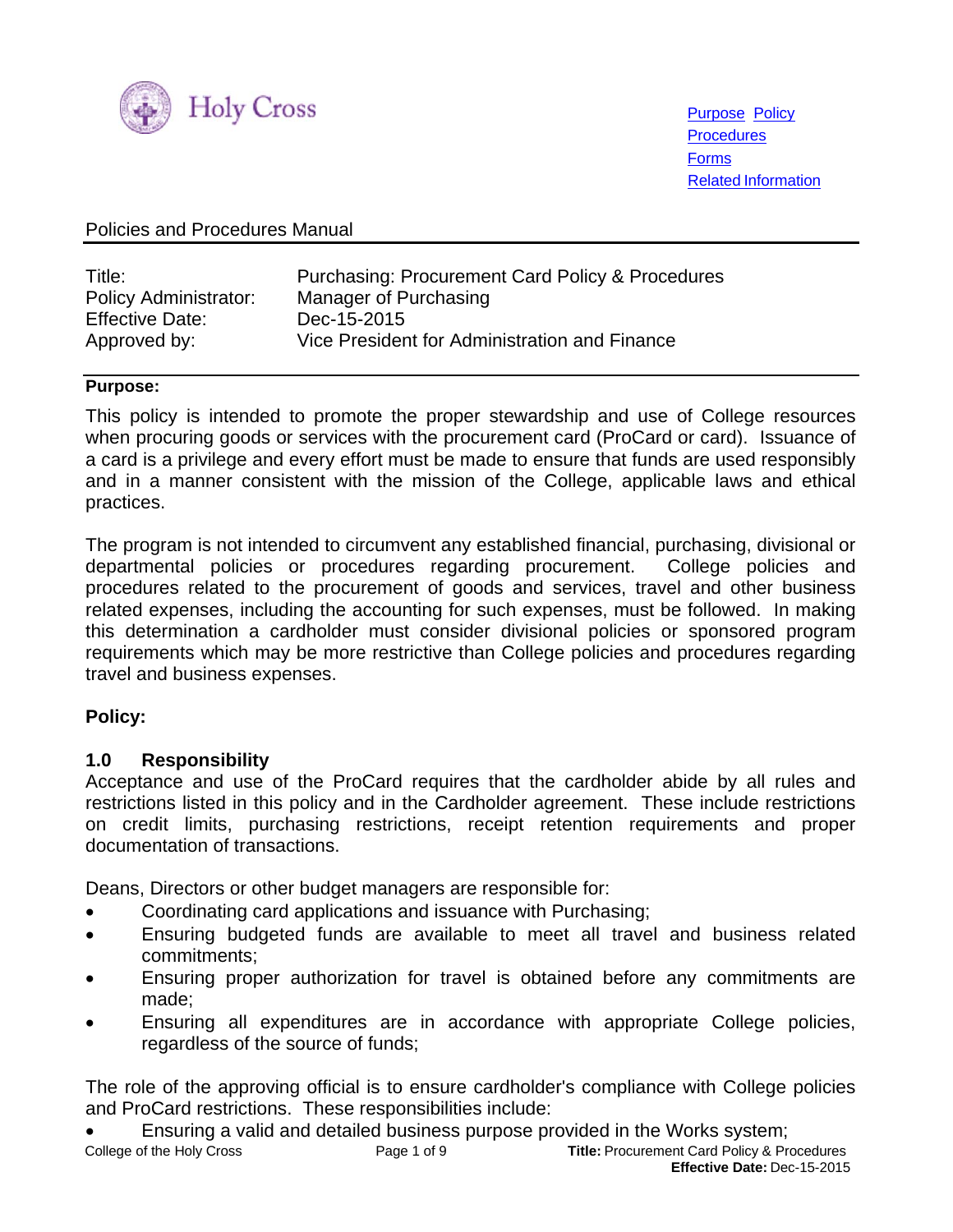- Compliance with all applicable College policies and funding agency regulations;
- Establishing and communicating any necessary departmental guidelines or procedures;
- Notifying Purchasing of any cardholder terminations or transfers;
- Ensuring all expenditures are supported by detailed/itemized receipts or documentation;
- Adherence to the added conditions placed on expenditures paid from federal and/or state funds or from restricted gifts.
- Monitoring all communications that are provided by Purchasing regarding procurement policies;
- Signing off transactions in Works a secure Bank of America website that can be accessed on or off campus.

The role of the cardholder is to make purchases consistent with the College's procurement policies. The responsibilities of the cardholder include:

- Keeping the card and card number secure
- Complying with College ProCard program policy and procedures
- Obtaining itemized receipts for each transaction
- Obtaining credit from merchant on returned goods and disputed items
- Reviewing purchases online and allocate to appropriate chart fields
- Returning the card to the ProCard Program Coordinator before leaving the College or when there is no longer a need for the card
- Agreeing to the consequences of violating the ProCard program policy and procedures
- Appropriate use of the card and reporting in accordance with the terms and conditions of the Cardholder Agreement and this Policy;
- Ensuring that Massachusetts State Sales Tax is not applied to their card purchases;
- Immediately report a lost or stolen card monitor all communications that are provided by Purchasing or the bank;
- Signing-off, reconciliation and scanning of purchases in Works.

ProCards, issued in an individual's name, are College property and may never be used to make personal purchases. Personal purchases are considered a misappropriation of institutional funds, and the College will seek immediate reimbursement for such items through payroll deduction. Any purchases which are not properly authorized, or which are specifically prohibited, will be considered a personal purchase of the card-holder.

### **2.0 Policy Enforcement**

Individuals granted access to a ProCard are accountable for all transactions related to their card. Consequences for misuse of the card are serious, and may include re-training, card suspension, card revocation, disciplinary action, termination of employment and legal action.

### 2.1 Rejected Transactions

Approving Officials who do not approve of a transaction should request more information from the cardholder in the system by rejecting it with comments. If the comments are not resolved to the Approving Official satisfaction they should contact Purchasing for additional guidance.

### **3.0 Card Issuance**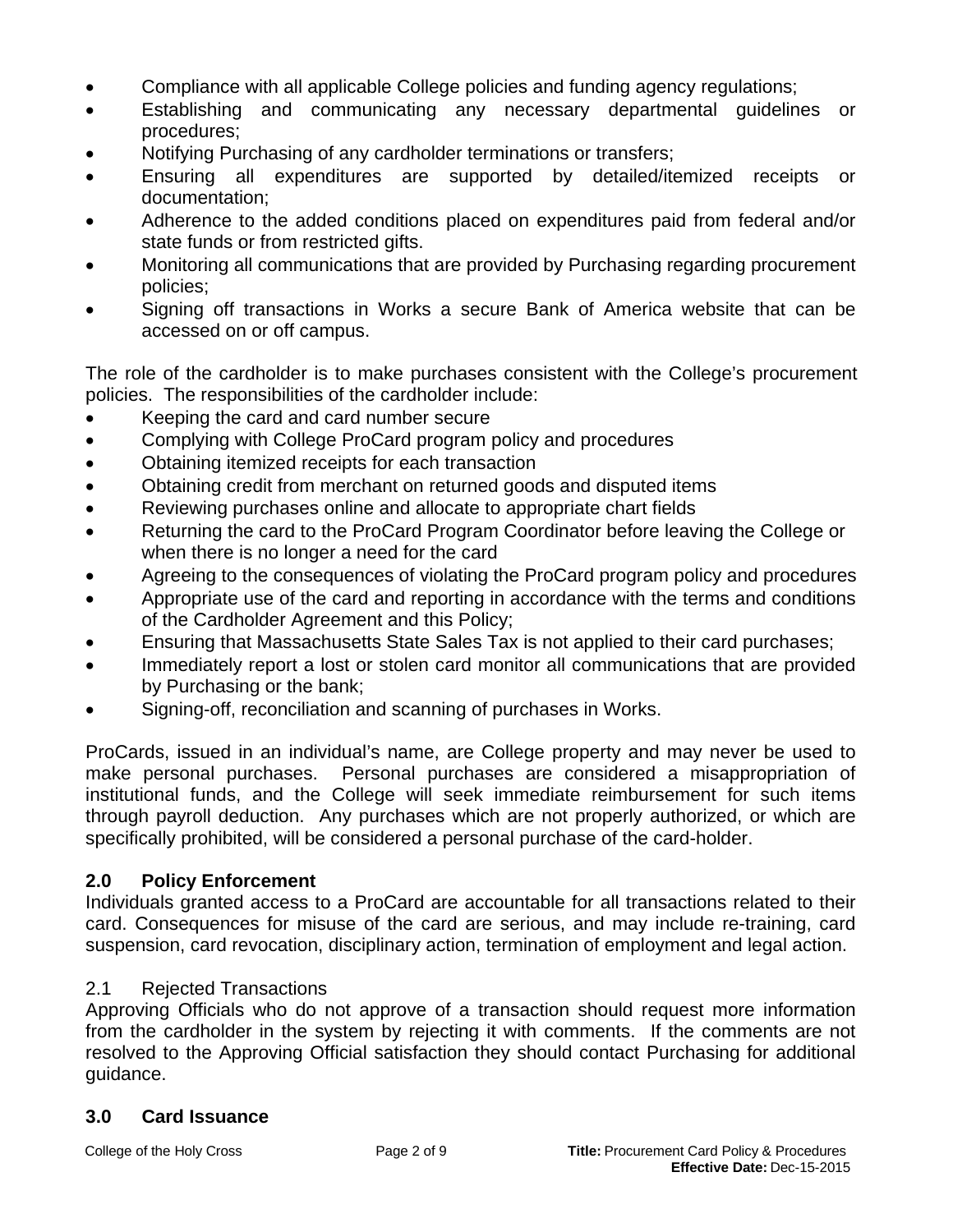A ProCard is issued to an individual employee who is designated by the budget manger or other position with overall budget responsibility (department head, chair and/or principal investigator), for a particular department. The budget manager will in conjunction with the Purchasing Manager, designate spending authority and spending limits for each card issued to a designated employee. Final responsibility for retaining documentation and control over spending, individual card security, card usage and receipts of purchases remain with the cardholder and the Approving Official. Budget managers should regularly check their budget and communicate with the Cardholder to prevent any over commitment on their budget.

# **4.0 Card Security**

Cardholders assume responsibility for the protection and proper use of the procurement card. It is a violation of the ProCard policy to share the physical card and/or card number with anyone. Transactions made with a card should only be processed by the person to whom the card was issued. A card cannot be transferred from one employee to another (when someone leaves the College or no longer requires a ProCard), as they are issued to an individual and not to a department.

# 4.1 E-Mail and Internet Security

Cardholders should never e-mail their full 16-digit ProCard account number to anyone (including both external merchants and internal ProCard Administrators, supervisors or approvers). When completing online ordering at merchant websites, cardholders must always verify that the website address begins with "https". The "s" indicates that the website is secured and encrypted. If the website address begins with only "http", it is not secured and encrypted and using it can compromise your ProCard account number.

## 4.2 Storage of ProCard Account Information

Cardholders should never photocopy the front and/or back of a card or store card expiration dates or 3-digit CVC/CVV codes. Moreover, card account information (full 16-digit account numbers, expiration dates, 3-digit CVC/CVV codes) may not be stored electronically on a College computer, server, electronic flash drive or optical storage device (e.g., CD or DVD). The destruction of any historical card documentation (older than 7 years) that contains credit card information must be destroyed by a cross-cut shredder.

## **5.0 Card Usage**

The card may be used at any merchant that accepts MasterCard, except for those merchants assigned to MCCs restricted by the College. The ProCard may be used for in-store purchases as well as online, phone and mail orders cardholders must take precaution to ensure that all methods are secured.

## 5.1 Purchasing Goods and Services

Cardholders are responsible for ensuring receipt of the materials purchased and for following-up with vendors to resolve any issues related to pricing, delivery discrepancies, damaged goods or application of sales tax. Obtain supporting documentation (i.e., itemized receipts, invoices, confirmation documentation, etc.) from the vendor for all purchases. If, for any reason, it is necessary to return goods that have been purchased, the cardholder should contact the supplier and follow the directions provided for return of the merchandise. Every effort must be made to use the College's preferred suppliers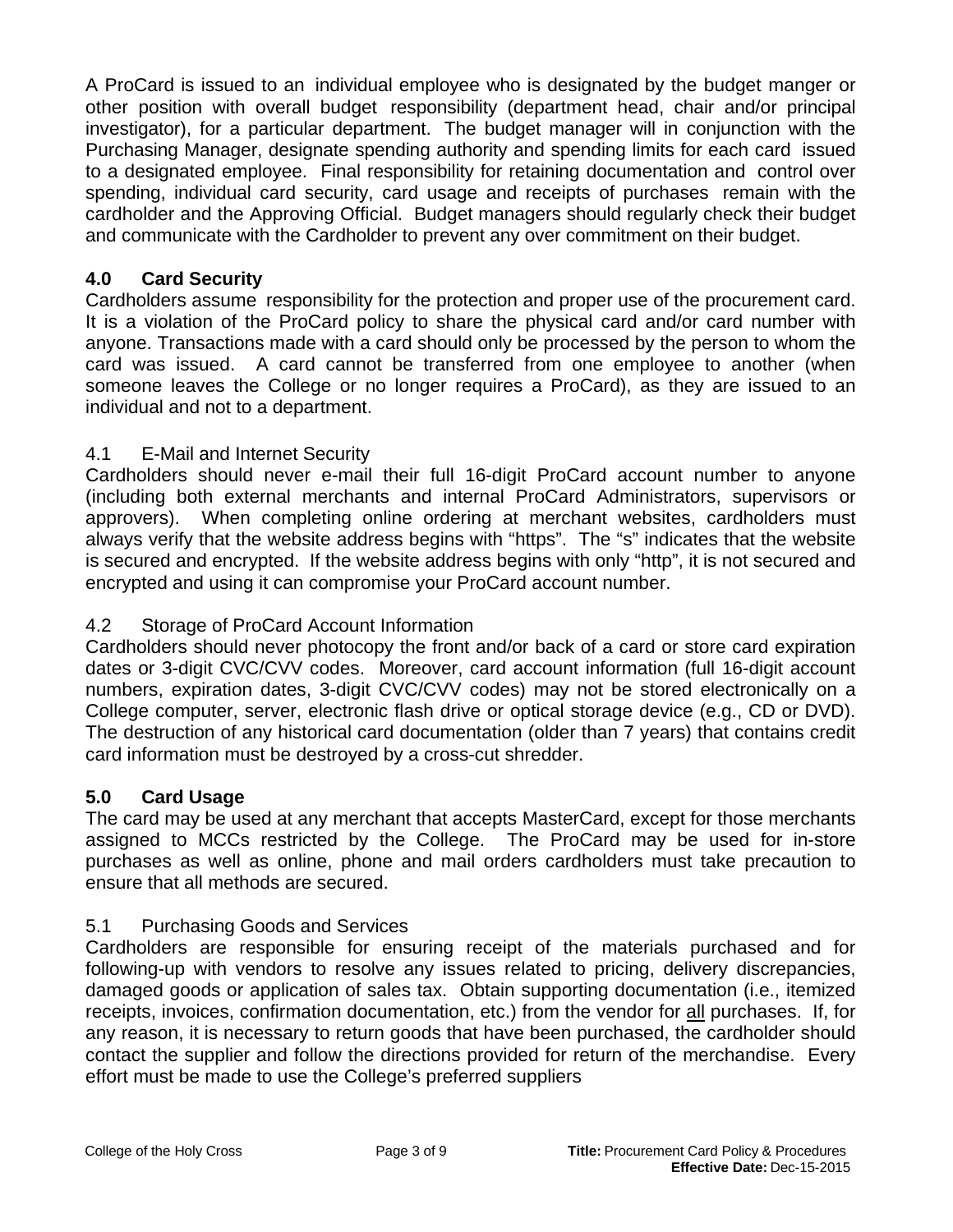## 5.2 Preferred Suppliers

Vendors are selected based upon a variety of parameters (i.e., quality, special discounts or rebates). Using these vendors allows for the leveraging of purchases in order to maximize value to the College (e.g., preferred quality and pricing, enhanced customer service or timely delivery).

The College has access to several educational contracts through MHEC (Massachusetts Higher Education Consortium), E & I (Educational & Institutional Cooperative Purchasing) and HECCMA (Higher Education Consortium of Worcester, and with several local suppliers. All College departments are required to access these contracts first. When in doubt, contact the Purchasing Department prior to making the purchase.

All office supply purchases should be directed to W.B. Mason, our existing office supply contracted vendor first before seeking alternate suppliers. The procurement card should not be used when ordering from W.B. Mason. All orders should be placed using their on-line site with a login and password.

## 5.3 Travel and Business Related Expenses

All card transactions are subject to the rules defined in the College's Travel and Business Expense Policies. Cardholders should also be aware of their department and/or sponsor's travel policies, as they may be more restrictive than the College's. In addition, appropriate departmental approval for travel should be obtained before arrangements are made. The following rules or regulations apply to card usage as it relates to travel and business expenses:

- The card may be used for business travel, business meals and other business related expenses;
- Cardholders must arrange for the most economical means of travel as defined in the College's Travel Policy;
- The card may not be used to obtain cash advances, to pay for personal expenditures incurred while traveling or to pay for travel expenses incurred by anyone not conducting College business;
- Supporting documentation must be provided and maintained for all transactions of \$15 and greater;
- When lodging is required, cardholders may use the card for meals;
- The card may not be used for gasoline for personal vehicles. Instead, a mileage reimbursement must be requested;
- Cardholders may use their cards to pay for College business related travel arrangements for other employees within their department, students and College guests rather than requiring these individuals to pay out-of-pocket and be reimbursed after the fact. However, these charges must be authorized and processed by the cardholder and the appropriate documentation to support any charges must be collected.

## 5.4 Prohibited Charges or Purchases

Purchases of the restricted commodities listed below and purchases over the single purchase limit set for the card must continue to be processed according to current College procedures. The card **must not** be used for the following: Packaged Alcohol, Annual Maintenance Contracts, Audio/Visual Equipment (televisions, VCR's, cameras, projectors, etc.), Bookstore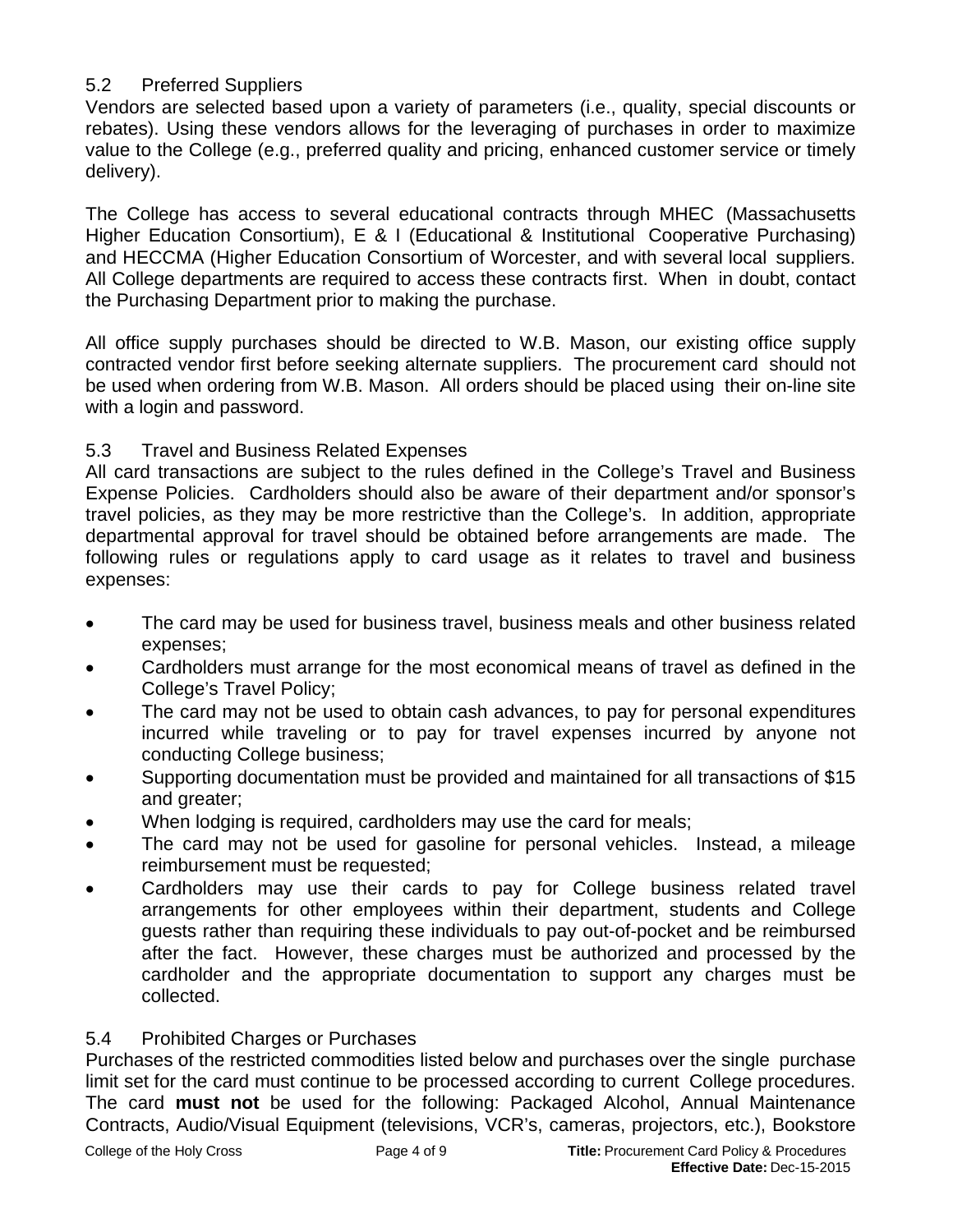Purchases, Cash Advances/Travelers Checks, Computers, Peripherals, Software and Equipment (copiers, fax machines, printers), Construction/Renovations, Controlled Substances/Prescription Drugs, Firearms, Ammunition, Explosives, Furniture (file cabinets, bookcases, desks, chairs, etc.), Gifts or Gift Cards (e.g., gifts for or costs to recognize birthdays, childbirth or adoption, weddings, anniversaries, or Office Professional's/Secretary's Day.), Hazardous Chemicals or Radioactive Materials, Laboratory Animals, Telecommunications Services or Equipment, Temporary Help or Independent Contractors, Fuel for personal vehicles, or Ccapital equipment.

If you have any questions regarding a prohibited commodity, please call the Purchasing Department.

#### 5.5 Tax Exemption

College of the Holy Cross is a tax exempt organization. The tax exempt number will be printed on each procurement card. This number should be given to the vendor at the time of placing an order.

If sales tax is billed incorrectly to the cardholder's account, it is the responsibility of the cardholder to dispute the charge as outlined in "Disputing a Transaction". If a vendor requires a tax exemption certificate, contact Purchasing.

#### **6.0 Documentation Requirements**

ProCard transactions must be supported by detailed/itemized receipts or other documentation. Credit card slips that show only the total of the transaction, and do not list the individual items purchased, are not acceptable forms of support. All supporting documentation will need to be scanned, loaded to Works and attached to the appropriate transaction.

#### 6.1 In-Store Purchases

Anytime a purchase is made on-site, at a store, cardholders must request an itemized receipt.

#### 6.2 Online Orders

When ordering online, cardholders should print the order confirmation that lists the items purchased and the corresponding dollar amounts for each. In some cases, the order confirmation may appear as one of the last screens in the ordering process. In others, the confirmation may be emailed to the cardholder. Either will serve as valid documentation given that the items purchased and their prices are listed.

#### 6.3 Phone or Mail Orders

When ordering via phone or mail order, cardholders should instruct the merchant to send an itemized receipt directly to his or her address (via e-mail, fax or mail).

#### 6.4 Lodging

ProCard transactions made at hotels for lodging expenses must be supported with copies of detailed hotel receipts/statements. This documentation must include the name, location and date of the hotel stay and must also list out the separate amounts for each expense (e.g., lodging, meals, telephone, internet or miscellaneous.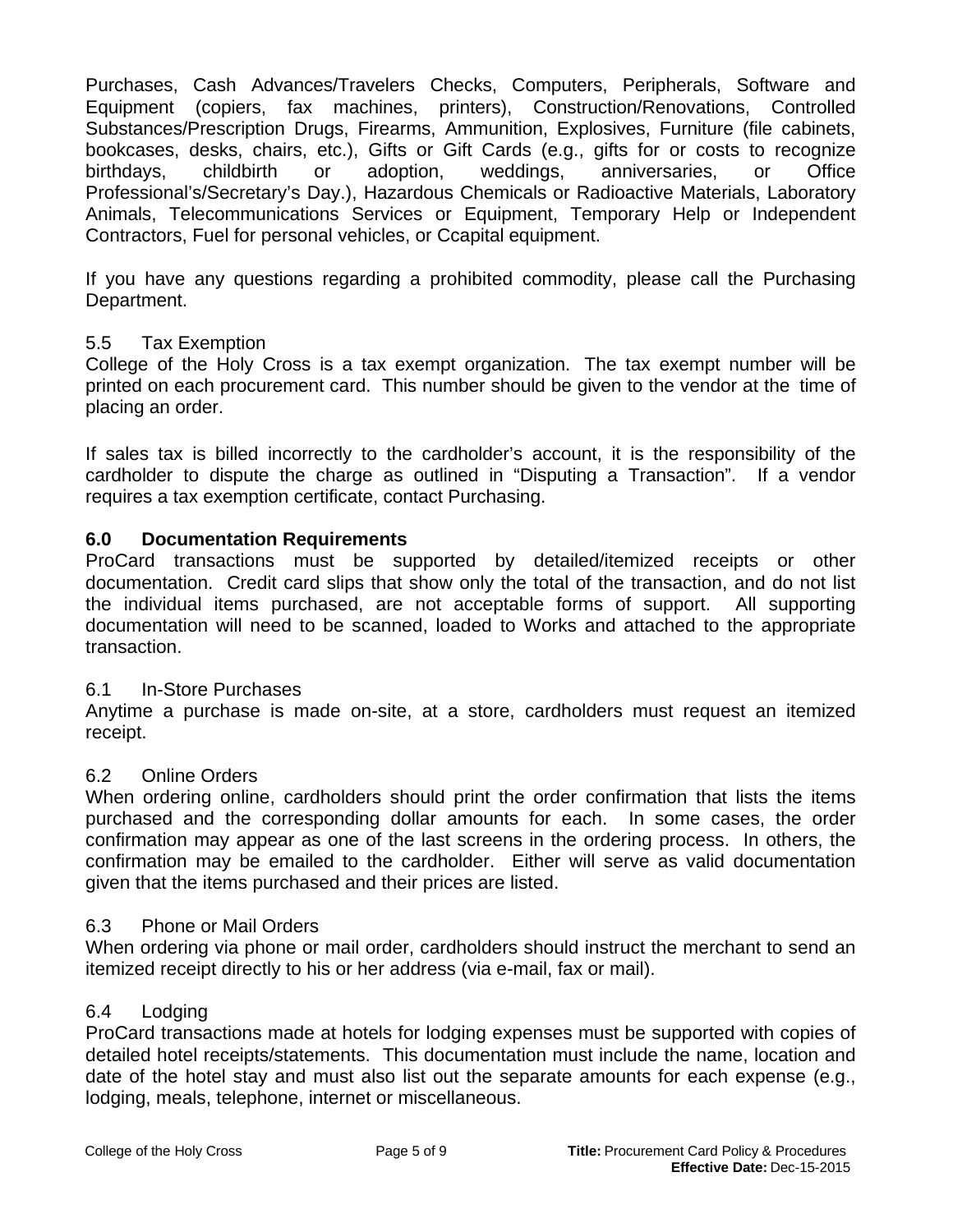## 6.5 Airfare

ProCard transactions for airfare must be supported with itineraries that list the passenger name, dates of travel and the economy/coach rate.

### 6.6 Meals

If per diems are not requested meals must be supported by detailed/itemized restaurant receipts (as opposed to stub-receipts) should include the date, name of the establishment and itemization of purchase. Restaurant pull tab receipts and summary credit card receipts are not acceptable forms of documentation. In addition, when a registration fee or seminar cost includes specific meals, per diem rates must be reduced by the amount allotted for the meal being provided. Conference agendas should be kept to support per diem rates and should show whether or not meals were included.

### 6.7 Conferences and Seminars

When charging conference registration fees or seminar costs, supporting documentation must include the breakdown of the charge indicating what the fee or cost includes. Conference agendas must also be kept to support meal per diem rates.

### 6.8 Missing Receipts

If a receipt is missing or does not itemize the transaction or if there is no business description included in the online reconciliation, the cardholder may be required to reimburse the College for the full amount of the undocumented purchase. Anytime a receipt has been misplaced, the cardholder should request that the vendor provide a copy.

#### 6.9 Document Retention

Documents must be retained by the department consistent with the College's record retention schedule and must be available for review and audit.

### **7.0 Disputing a Transaction**

The cardholder is responsible for following up with a vendor for any erroneous charges, disputed items, or returns. A cardholder may dispute a charge that appears on their statement. Disputed charges can result from failure to receive goods or services, fraud or misuse, altered charges, defective merchandise, incorrect amounts, duplicate charges, credits not processed, etc. Cardholders should contact the vendor first to resolve any outstanding issues.

If the cardholder is unable to reach an agreement with the vendor, they should call Purchasing within thirty (30) days of the monthly billing cycle date and dispute the charge in the Works system. When the investigation is complete, the cardholder will be informed of the resolution and corrections that were made.

Please note, by law, vendors are not permitted to bill your credit card for purchases until the items have been shipped.

### **8.0 Reconciliation, Approval and Budget Update**

ProCard transactions are loaded from Works to the general ledger two times per month. Cardholders are required to log-in to Works to review transactions before each download. On the  $3<sup>rd</sup>$  business day of every month, cardholders will receive their monthly statement in Works.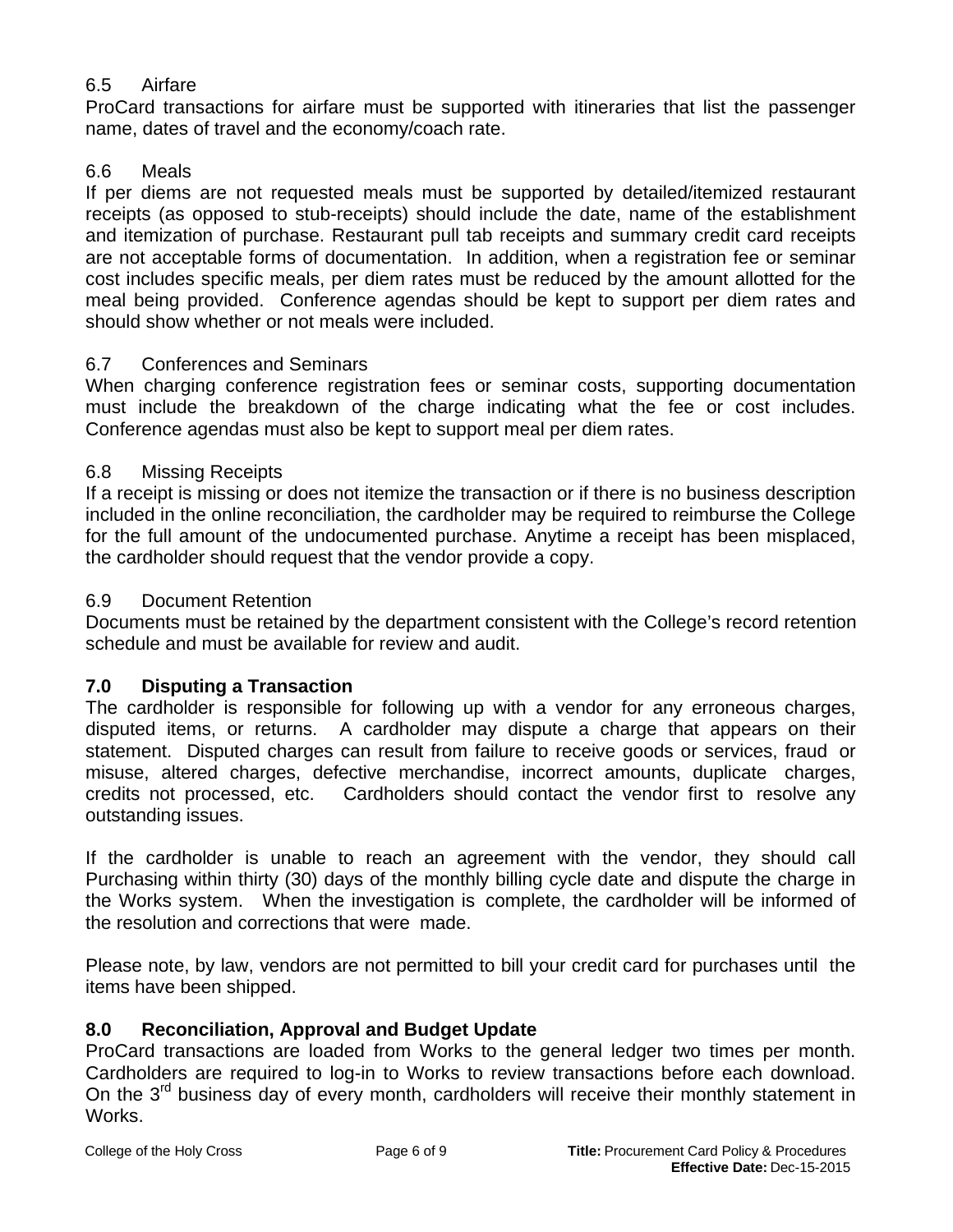## 8.1 Timeline for Online Transaction Review and Approval

Cardholders are required to allocate, attach scanned documentation and signoff their card transactions and approvers are required to approve transactions at the Works site at least twice per month according to the following timeline:

1<sup>st</sup> Monthly Download: Transactions that post the 1st through the 15th of the month are downloaded on or around the  $20<sup>th</sup>$  of every month.

 $2^{nd}$  Monthly Download: Transactions that post 16th through the 30th of the month are downloaded on or around the 3rd of the following month.

Cardholders will receive e-mail reminders from Works each week for any transaction that requires their attention.

### 8.2 Cardholder Reconciliation

When reviewing transactions posted in Works, cardholders must:

- Complete the accounting allocation;
- Provide detailed transaction notes for each transaction; describing what the charge was and its business purpose (notes on entertainment charges must also list the names of all individuals present and their affiliation with the College);
- Scan and attach itemized receipts and appropriate supporting documentation;
- Ensure that sales tax was NOT applied and seek reimbursement from the merchant for any charged in error.

### 8.3 ProCard Approver

When approving transactions posted in Works, approvers must:

- Ensure that the cardholder has entered detailed transaction notes (business descriptions) for each purchase (For example: Improper note-"flight" Proper note-"GA Atlanta IMF Conference Flight 07/12/14 to 07/15/14".);
- Change/correct any inaccurate accounting information;
- Ensure that all transactions have a valid/legitimate business purpose and are approved by the department;
- Remind the cardholder to seek reimbursement for any sales tax charged in error.

If transaction notes have not been added, the approver should contact the cardholder and ask him/her to review so that transactions can be approved before the download. If an approver suspects or finds examples of misuse, abuse, fraud or forgery, they must contact Purchasing immediately.

## **Procedures**

### **1.0 Administration/Processes**

### **1.1 Acquiring a Procurement Card**

A written request via email by the department head is required to request a card. Once written request is received, the Purchasing Dept. will request the card through the bank's online system. All cards will be received in Purchasing. The new cardholder will be informed when the card arrives. The cardholder must review and sign the Cardholder Agreement form in order to receive their card. Purchasing will provide training on card use prior to the card being issued.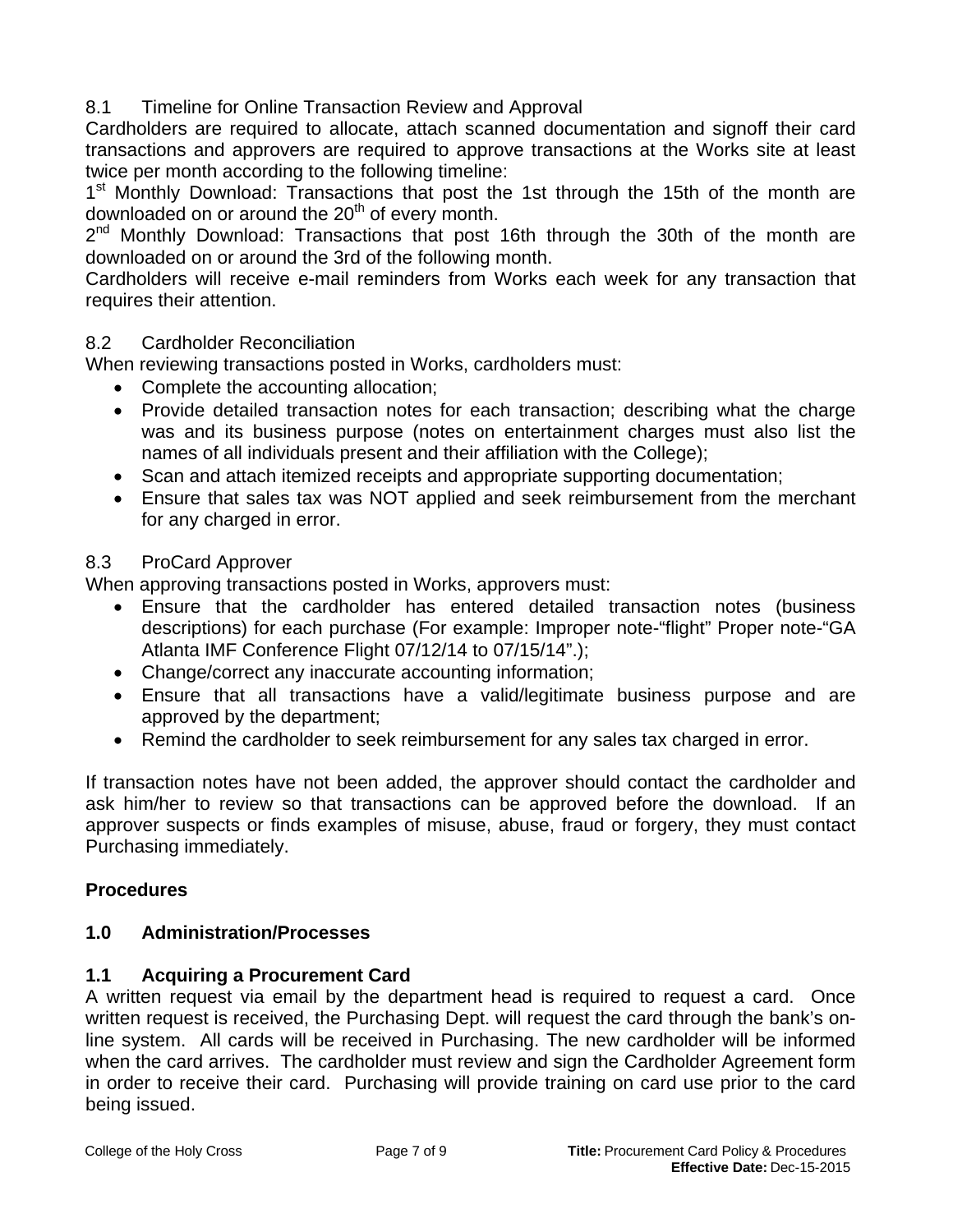# **1.2 Canceling a Procurement Card**

To cancel a procurement card, call Purchasing and provide the name and number on the card. The card must be cut in half and sent to Purchasing along with a written request to cancel by the person responsible for the account.

### **1.3 Lost or Stolen Procurement Card**

It is the responsibility of the cardholder to **immediately** report a lost or stolen card. **The College is liable for all transactions until the card is reported lost or stolen.** The department will be responsible for those transactions. A cardholder must report a lost or stolen card directly to the bank and to Purchasing at the time of occurrence. Verbal reports of lost or stolen procurement cards must be followed in writing to Purchasing. A replacement card may be sent within ten (10) days to the Purchasing Dept.

### **1.4 Renewal of Existing Procurement Card**

A renewal procurement card will be sent automatically to the Purchasing Department thirty (30) days prior to the expiration date of the card. The card will be forwarded to the cardholder.

### **2.0 Ordering Process**

The procurement card may be used to purchase goods or services by phone, by mail (using an order form) or in person at the supplier site. Prior to placing an order, check with Purchasing for contracted vendors for the product or service you are about to order. When placing an order, be sure to provide the vendor the following:

- Identify yourself as a College of the Holy Cross employee and that this is a corporate card.
- Tax exempt status and tax number is listed on the card. If the vendor requires a tax exempt form, contact Purchasing who will forward the proper documentation
- Provide the information as required by the vendor, Cardholder name, card number, expiration date, security code.
- Give complete delivery address including building and room number

Upon receipt of your order, scan the documentation received from the vendor (usually a sales receipt or packing slip) for later reconciliation in Works.

## **3.0 Proof of Purchase Documentation**

The document retention for College operating purchases is seven (7) fiscal years. Purchases under a Federal or Private Grant must be maintained for three (3) years after the submission of the final expenditure on report. Images scanned into works will be kept for seven years.

### **4.0 Reconciliation**

Cardholders are required to log in to Bank of America's Works to assign cost allocation, scan and attach receipts and sign off on all transactions. Once signed off, it will be submitted to an approver and then loaded to the general ledger. An email will be generated from the bank to the card holder letting them know when transactions are ready for their review.

- Log in to Bank Of America-WORKS
- Review Transactions and Allocate
- Scan and attach receipts
- Add transactions to an Expense Report (for travel, entertainment transactions)